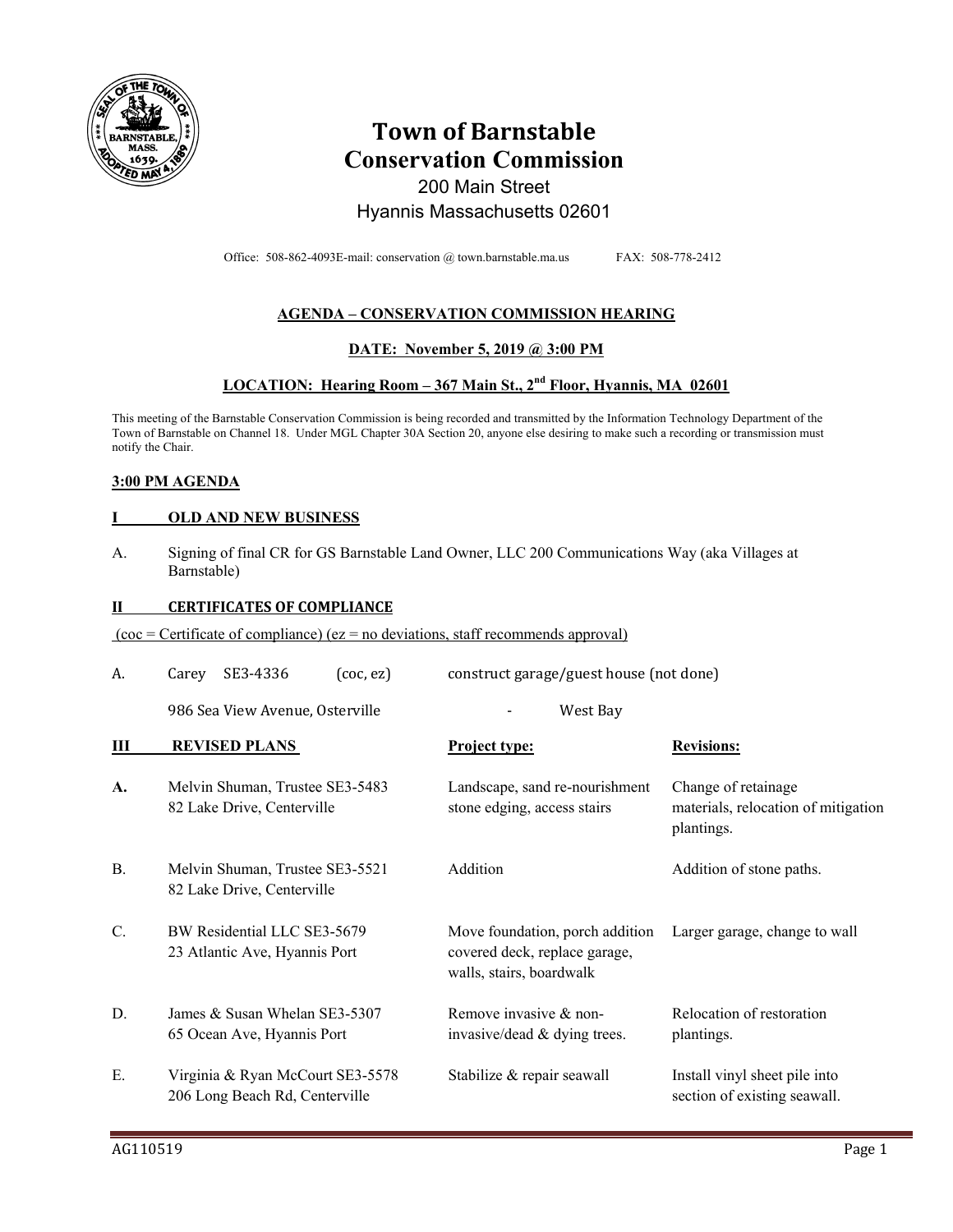| F.        | Thomas Fischer SE3-5267<br>164 Annable Point Rd, Centerville   | Raze & rebuild SFD                                                                           | Alterations to the footprint of<br>SFD & accessory features. |
|-----------|----------------------------------------------------------------|----------------------------------------------------------------------------------------------|--------------------------------------------------------------|
| G.        | Barnstable Land Trust SE3-5703<br>1540 Main Street, Barnstable | Construct boardwalks and<br>viewing platform.                                                | Connect boardwalks and add<br>ramps at ends.                 |
| IV        | <b>EXTENSION REQUESTS</b>                                      | <b>Project type:</b>                                                                         | <b>Time Requested:</b>                                       |
| A.        | Peter & Maria Smail SE3-5420<br>339 Eel River Road, Osterville | Revetment                                                                                    | 3 years                                                      |
| <b>B.</b> | Kevin Shea, K. Blake SE3-5428<br>19 Vine Avenue, Centerville   | Addition to SFD, relocate<br>front steps, remove concrete<br>walls & stairs on coastal bank. | 3 years                                                      |

#### **V ENFORCEMENT ORDERS**

- A. Ninety Bay View LLC. 90 Bayview Rd., Barnstable Map 319 Parcel 031 Alteration of wetland and 50' buffer by allowing erosion and drainage issues on property causing water and/or sediment to run into isolated wetland off-locus, site conditions not consistent with approved revised plan.
- B. Randolph E. & Anastasia M. Rogers 138 Plum St., West Barnstable Map 195 Parcel 036 Alteration of a wetland resource area – Garrett's Pond – unpermitted dock and alteration of 50' buffer - unpermitted structure (platform).

#### **VI WARNING LETTERS**

- A. Nancy B. Gardiner Tr. & 45 East Avenue Realty Trust 45 East Avenue, Osterville Filling and regrading in flood zone.
- B. Mark B. Elefante Tr. & 25 East Avenue Realty Trust 25 East Avenue, Osterville Filling and regrading in flood zone.
- C. Pinho, James F. & Kerri J. 65 Short Beach Rd., Centerville Deficiencies to mitigation planting pursuant to Enforcement Order and Order of Conditions.

#### **4:30 PM AGENDA**

This meeting of the Barnstable Conservation Commission is being recorded and transmitted by the Information Technology Department of the Town of Barnstable on Channel 18. Under MGL Chapter 30A Section 20, anyone else desiring to make such a recording or transmission must notify the Chair.

### **REMINDER TO APPLICANTS: FEES FOR LEGAL ADS ARE DUE AT HEARING. YOUR FEE IS LISTED BELOW**

#### **VII REQUESTS FOR DETERMINATION**

**Gerard P. and Joan T. Regan, Trs.** Proposed septic system upgrade from cesspools at 1068 Craigville Beach Road, Centerville as shown on Assessor's Map 206 Parcel 133. **\$17.61**